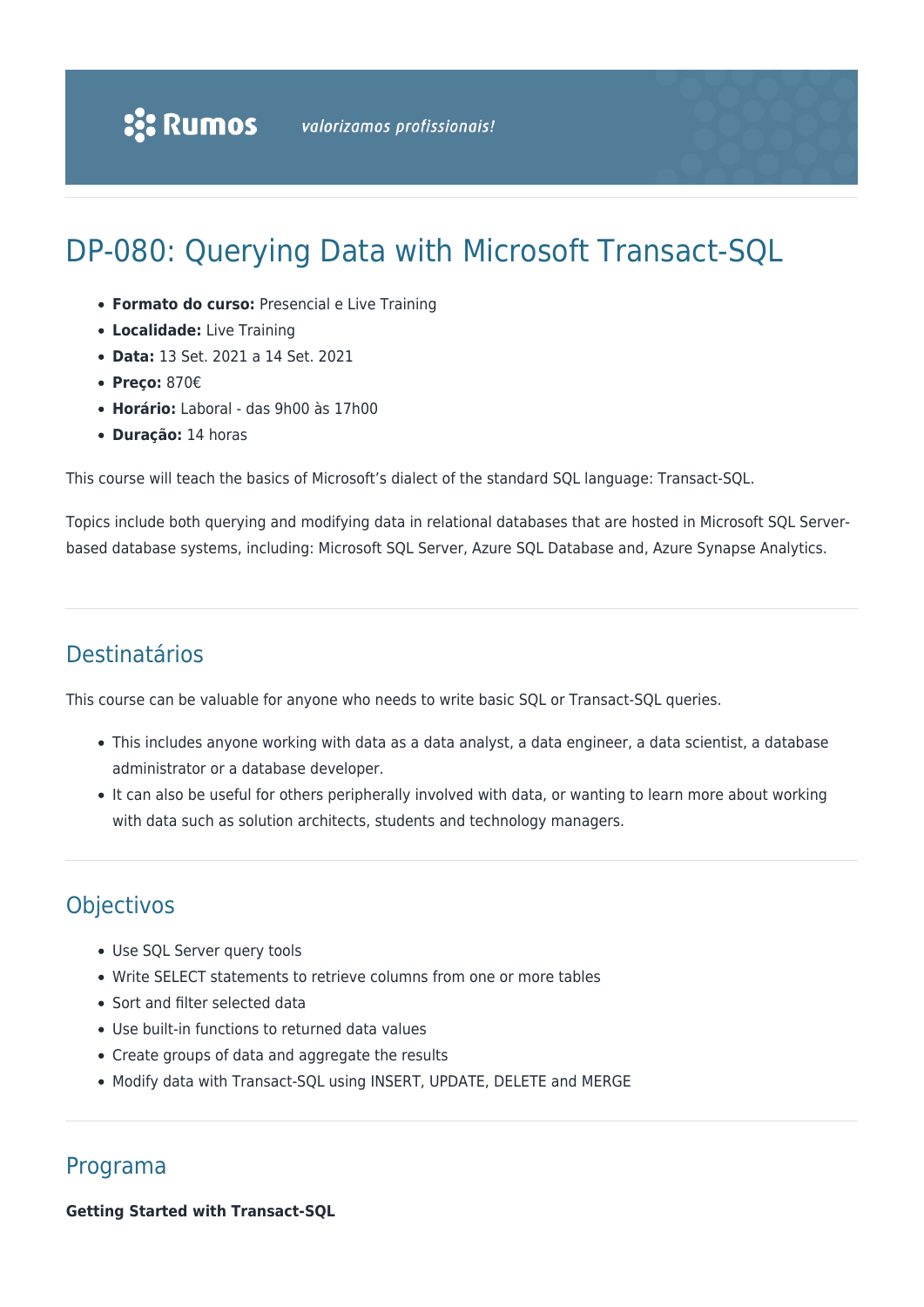In this module you will learn about the basics of the Transact-SQL (T-SQL) language, as well as general properties and terminology of relational databases. This module will also introduce the basic SELECT statement for retrieving data from a table.

# Lessons

- Introduction to Transact-SQL
- Using the SELECT statement

Lab : Get started with SQL Server query tools and writing queries in T-SQL

After completing this module, students will be able to:

- Using a query tool to write and execute queries in Transact-SQL
- Understand the basic concepts of relational database and the T-SQL language
- Write SELECT statements to retrieve data from a relational database table
- Understand basic datatypes and how they are used
- Understand the basics of NULL values

# **Sorting and Filtering Query Results**

In the module you will learn how to control what data is returned, the order in which it is returned. You will use the ORDER BY clause, with and without paging. You will learn about various kinds of filters that can be used in the WHERE clause to control which data rows are returned. You will also learn how to manage the results by removing duplicates with DISTINCT.

# Lessons

- Sorting query results
- Filtering the data

Lab : Sort and filter data returned by SELECT queries

After completing this module, students will be able to:

- Use ORDER BY to sort results from a T-SQL SELECT statement
- Add a TOP clause to limit the ordered rows returned
- Page the sorted data with OFFSET-FET
- Write WHERE clauses to filter the rows returned
- Use DISTINCT to eliminate duplicate rows in the results

# **Using Joins and Subqueries**

In this module, you will explore T-SQL queries which access data from multiple tables with various kinds of JOIN operations and simple subqueries.

# Lessons

- Using JOIN operations
- Using subqueries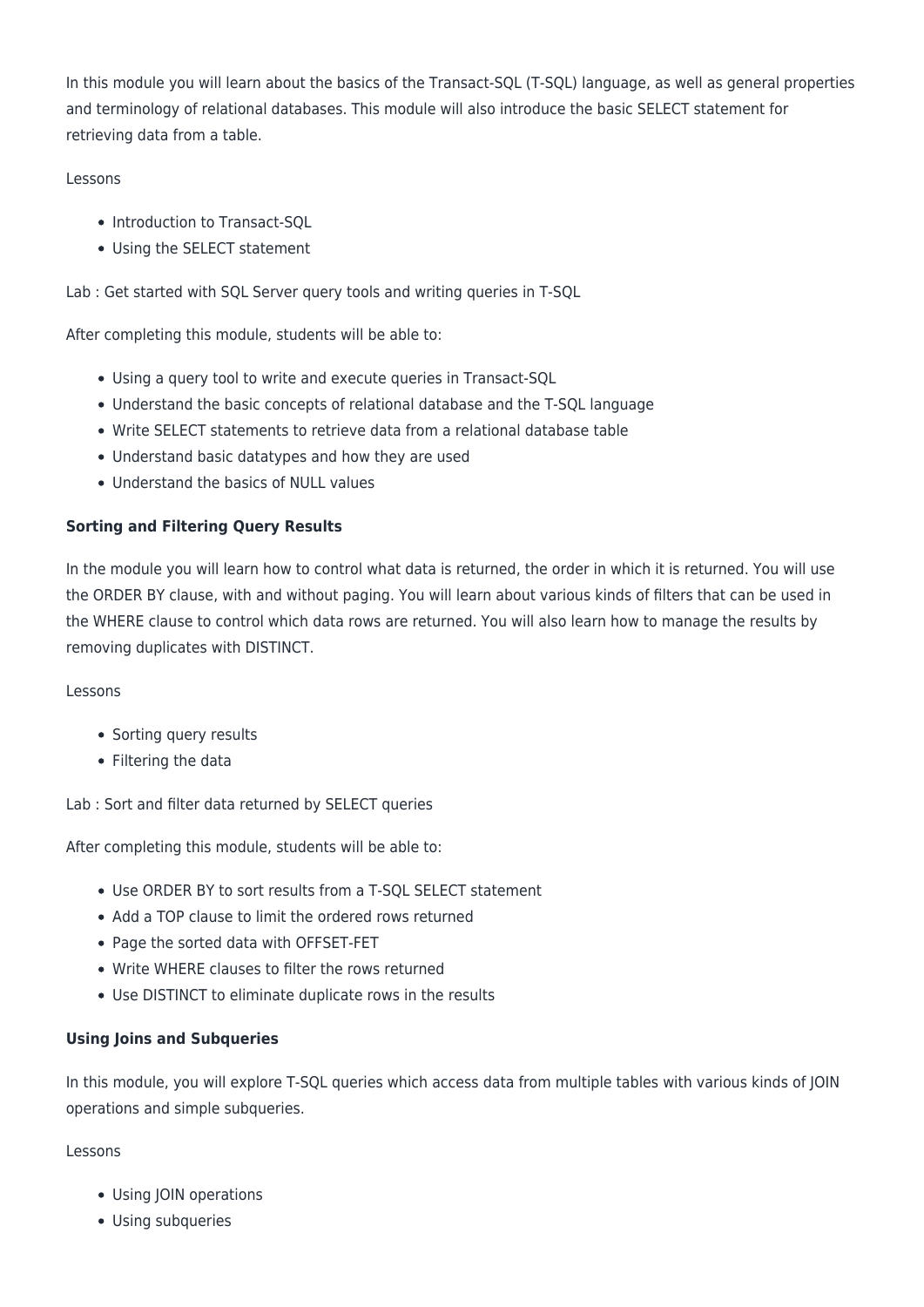#### Lab : Write queries with JOIN operations

### Lab : Write SELECT statements using subqueries

After completing this module, students will be able to:

- Write queries accessing data from multiple tables using JOIN operations
- Understand the differences between type of JOIN operations: INNER JOIN, OUTER JOIN, CROSS JOIN
- Understand how to join a table to itself with a self-join
- Write subqueries within a SELECT statement
- Understand the difference between scalar and multi-valued subqueries
- Understand the difference between correlated and self-contained subqueries

# **Using Built-in Functions**

In the module you will explore the use of built-in functions for returning computed or special values in the SELECT list or in the WHERE clause. Functions include math functions, string functions and system functions. There are other types of functions that will be mentioned, but not discussed in detail. You will also learn how to combine rows of data into a single group, providing summary information for the group such as SUM, MIN or MAX.

#### Lessons

- Getting started with scalar functions
- Grouping aggregated results

# Lab : Built-in functions

After completing this module, students will be able to:

- Write queries using scalar functions
- Write queries using aggregate functions
- Use GROUP BY to combine data into groups based on a common column value
- Understand how HAVING is used to filter groups of rows

# **Modifying Data**

In this module, you will learn the T-SQL statements for modifying table data including UPDATE, DELETE and MERGE as well as various options for INSERT including creating a new table with data from an existing table. You will also look at how to have the system automatically supply values for columns as the data is inserted.

#### Lessons

- Inserting data into tables
- Modifying and deleting data

#### Lab : Modify data

After completing this module, students will be able to:

• Insert data into an existing table